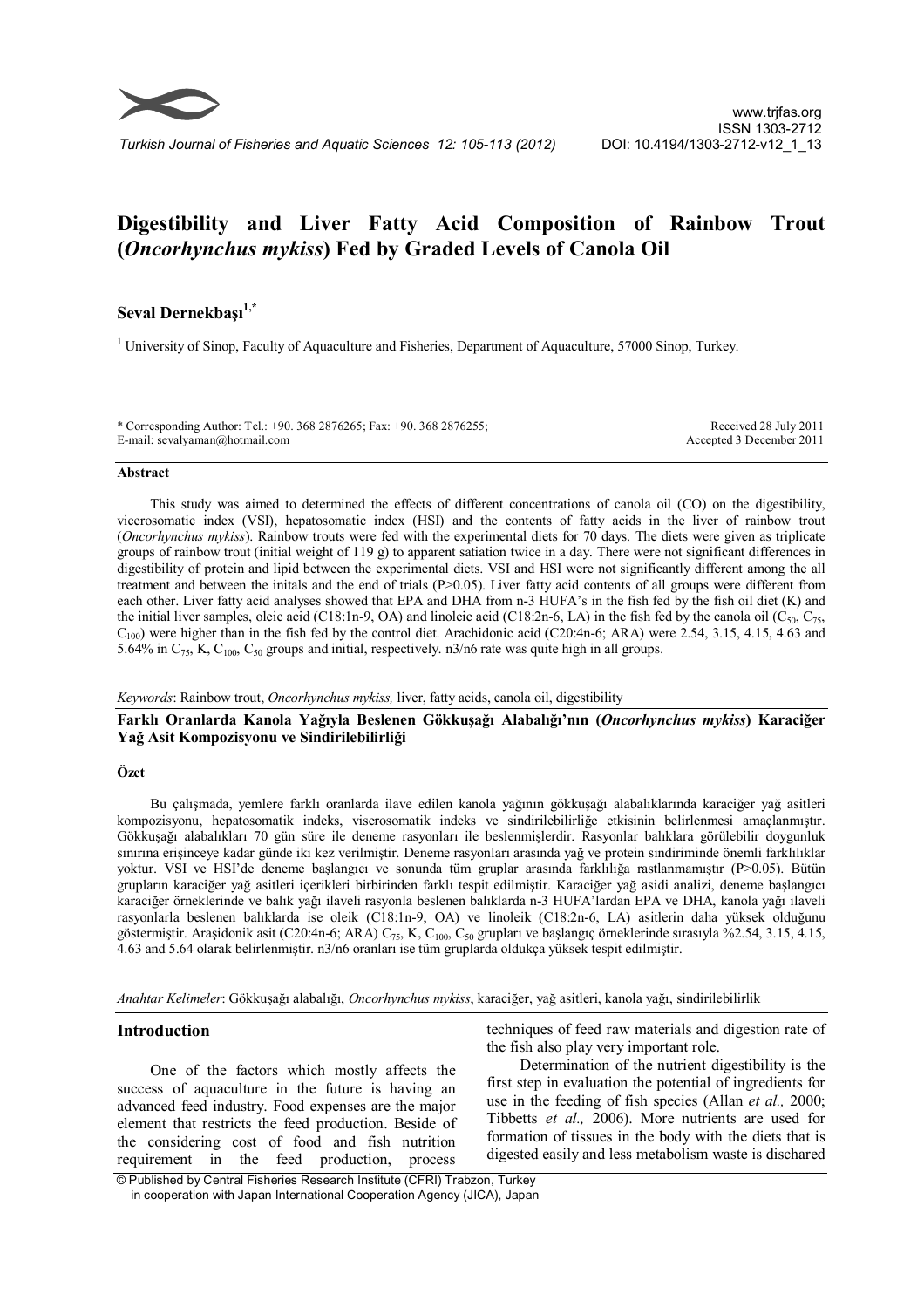out of the body. Therefore, the digestive ability of fish species that are important for aquaculture for various feed materials in different enviromental conditions should be determined (Yiğit and Ustaoğlu, 2003).

Lipids are important components of fish diets due to their role in providing energy sources, the essential role of some fatty acids, carriers of fat soluble vitamins and resource of polar lipids and sterols, which are important structural compounds of cell membranes. Fish and fish oils contain omega-3 fatty acids (n-3 polyunsaturated fatty acids) known as eicosapentaenoic acid (EPA, 20:5n-3) and docosahexaenoic acid (DHA, 22:6n-3), whereas plant foods and vegetable oils are devoid of these two important PUFA. However, it is well established that fish require EPA, DHA and arachidonic acid (ARA, 20:4n-6) for normal growth, development, and reproduction (Rodriguez *et al.,* 2004).

The importance of fish as a source of n-3 polyunsaturated fatty acids in human nutrition is widely realized. Among these acids, mainly EPA, DHA as well as its precursor, alpha linolenic acid (LNA, 18:3n-3) stand out. These acids are associated to numberless benefits to human health. DHA plays an important role in the formation, development and working of the brain and retina. EPA has antiinflammatory properties, and in general contributes to the prevention of heart diseases and to the reduction of biochemical factors associated to cancer (Aguiar *et al.,* 2007).

Lipids that supplies energy are stocked in different tissues in fish, especially in muscle tissue, between the internal organs and liver (Steffens, 1997). Liver is one of the most important organs in fish, which shows the effects of the nutrient material in the diet on growth and development of fish. High amounts of lipids are stored in the liver of fish in case of usage of high amounts of lipids not including the essential fatty acids in the diets. It was reported that this caused liver degeneration (Caballero *et al.,* 1999).

Researchers have recently stated their studies that some parts of fish not consumed as food are suitable for human nutrition may be used in oil extraction. The existence of significant concentrations of polyunsaturated fatty acids in the viscera and liver has been reported (Aguiar *et al.,* 2007). Kozlova (1998) reported that the liver and muscle in fish serve as fat depots, whereby the liver is the main lipid storage organ in the body of many fish species. Rodriguez *et al.* (2004) indicated that the liver plays a critical role in various aspects of lipid metabolism (uptake, oxidation and conversion of fatty acids). However, liver plays a major role in metabolism and has a number of functions in the body, including glycogen storage, decomposition of red blood cells, plasma protein synthesis, hormone production, and detoxification (Anonymus, 2011b).

Therefore, the aim of the present study was to determine the effects of increasing dietary fish oil replacement levels with canola oil on apparent

digestibility coefficients of the diets, VSI, HSI and liver fatty acid composition in rainbow trout (*Oncorhynchus mykiss*).

# **Materials and Methods**

#### **Fish and Maintenance**

The experimental rainbow trout were obtained from a commercial trout farm, Kuzey Su Ürünleri Inc., in Bafra-Samsun and acclimated in Sinop University, Fisheries Faculty in Sinop (Turkey) for ten days before the start of the experiment. During acclimation, the fish were fed with a commercial diet twice a day to satiation. Fish were stocked in centrally drained three 1000-l(birim?) rectangle fiberglass tanks in a flow-through water system in an indoor facility during acclimation. After acclimatization, fish (mean weight of  $119\pm0.17$  g) were fasted for a day; batch weighted and randomly distributed among to twelve fiberglasses circular tanks (approximately, water volume 300-L; 60 cm in high; 80 cm in diameter) at a density of 30 fish per tank. The fish that used in the experiment were same size and weight. Water inflow was adjusted to 4 l/min and supplemental aeration was provided via airstone diffusers. The fish were individually weighted at the end and beginning of the experiment with a 1 g sensitive electronic balance. The water quality parameters were monitored on weekly basis and the following parameters were recorded: average temperature of 13.2±0.4°C, dissolved oxygen of 5.46±0.13 mg/l and pH 7.39. At the starting of the experiment, 20 fish were homogenized and analyzed for liver composition and five fish from each tank were analyzed for liver composition at the end of the experiment

## **Experimental Diets**

Four diets were prepared from ingredients obtained from a local fish feed manufacturer ((Sibal A.Ş. Black Sea Feed, Sinop/Turkey); Table 1). Canola oil was obtained from a commercial feed firm (Çevresel Kimya San.Tic.A.Ş., Edincik, Bandırma/Turkey). In the experiment, canola oil which was the main ingredients in experiment feeds was prepared by chancing with different ratios of fish oil. Diet I, the control diet (K), contained 100% fish oil. Diet II  $(C_{50})$ , Diet III  $(C_{75})$  and Diet IV  $(C)$ contained 50%, 75% and 100% canola oil, respectively. All diets were prepared at Aquaculture Laboratory of Aquaculture and Fisheries Faculty. Chromic oxide was incorporated into the test diets as a marker to assess apparent digestibility of the diets. Ingredients were thoroughly mixed, homogenized, moistened by the addition of 35% water and pelleted (3.0 mm) in a mincer. The pellets were dried at 70°C for 18 h, cut into pieces approximately 5 mm in length and stored at-20°C in plastic bags until need for feeding.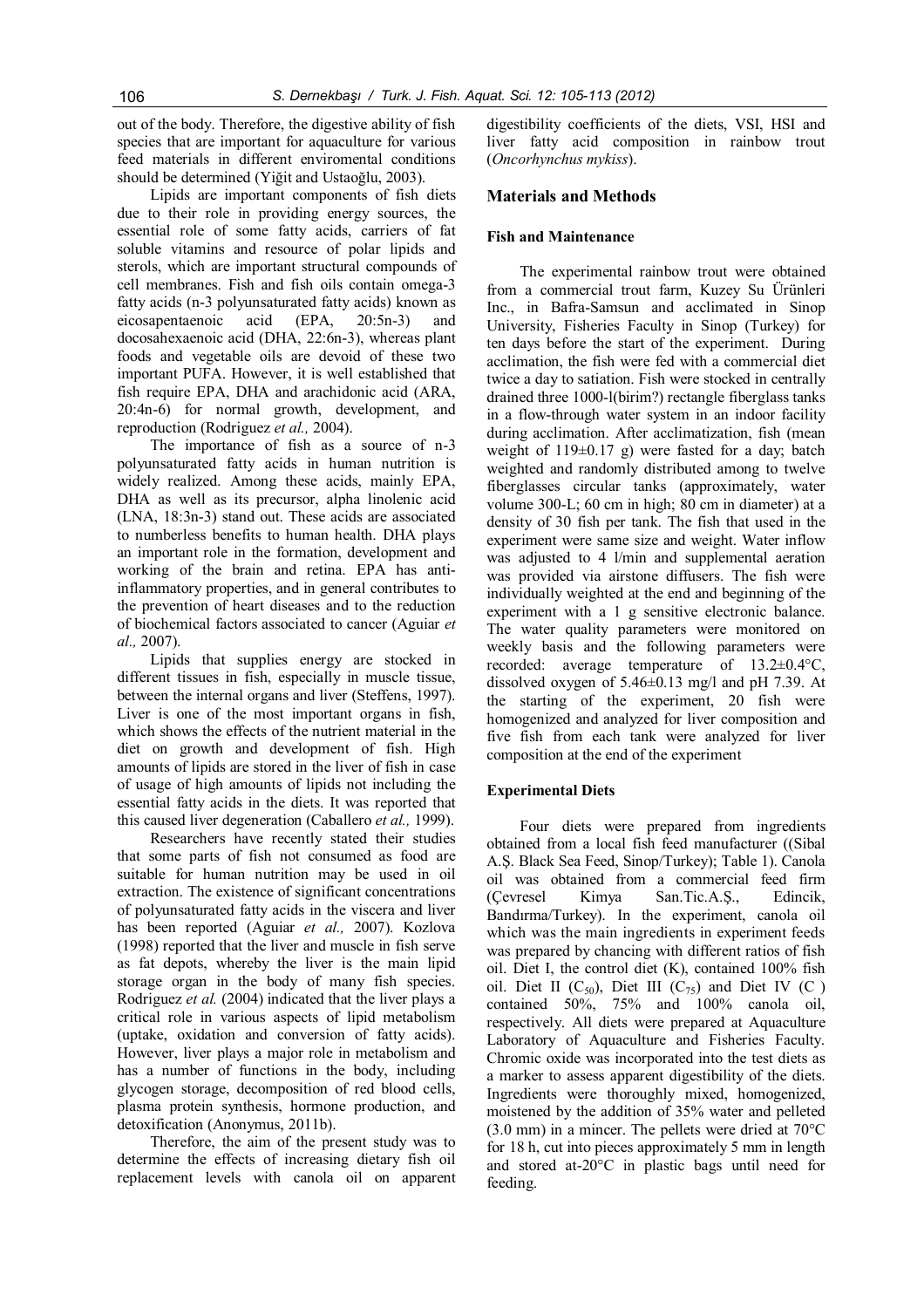| Ingredients                   | K     | $C_{50}$ | $C_{75}$ | $C_{100}$                |
|-------------------------------|-------|----------|----------|--------------------------|
| Fish meal                     | 44.79 | 44.79    | 44.79    | 44.79                    |
| Wheat flour                   | 10.47 | 10.47    | 10.47    | 10.47                    |
| Defatted soybean meal         | 23.12 | 23.12    | 23.12    | 23.12                    |
| Sunflower Seed Meal           | 6.50  | 6.50     | 6.50     | 6.50                     |
| Corn protein                  | 2.00  | 2.00     | 2.00     | 2.00                     |
| Fish oil                      | 12.22 | 6.11     | 3.05     | $\overline{\phantom{a}}$ |
| Canola oil                    |       | 6.11     | 9.17     | 12.22                    |
| Vitamin premix $(\tilde{\ })$ | 0.20  | 0.20     | 0.20     | 0.20                     |
| Mineral premix(*)             | 0.20  | 0.20     | 0.20     | 0.20                     |
| Chrome oxide $(Cr_2O_3)$      | 0.50  | 0.50     | 0.50     | 0.50                     |
| Proximate Composition         |       |          |          |                          |
| Moisture $(\% )$              | 6.87  | 5.38     | 4.75     | 5.20                     |
| Protein $(\% )$               | 47.34 | 47.54    | 47.28    | 47.30                    |
| Lipid $(\%)$                  | 17.50 | 17.50    | 17.50    | 17.47                    |
| Ash $(\% )$                   | 7.34  | 7.58     | 7.92     | 7.28                     |
| Fiber $(\% )$                 | 2.25  | 2.32     | 2.27     | 2.33                     |
| Carbohydrate $(\% )$          | 20.95 | 22       | 22.55    | 22.75                    |
| <b>NFE</b>                    | 25.57 | 25.06    | 25.03    | 25.62                    |
| Gross energy $(kJ/g)$         | 21.26 | 21.48    | 21.52    | 21.53                    |

**Table 1.** Ingredient and proximate compositions of the control and experimental diets

(\*) Vitamin-mineral premix (mg/kg premix): vitamin A, 210000 IU; Vitamin D<sub>3</sub>, 35000 IU; vitamin E, 7000 mg; vitamim K<sub>3</sub>, 322 mg; vitamin B<sub>1</sub>, 588 mg; vitamin B<sub>2</sub>, 252 mg; vitamin B<sub>6</sub>, 294 mg; vitamin B<sub>12</sub>, 826 mcg; niacin, 1400 mg; biotin, 7583 mcg; 182 mg folic acid, pantothenic acid, 1722 mg; inositol, 17220 mg; vitamin C, 933.31 mg; Ca, 1414mg.  $NFE = 100 - (Protein + Lipid + Ash + Fiber)$ 

#### **Feeding and Fecal Collection**

The experiment was conducted in triplicates in randomly assigned tanks. During experimental period, fish in all groups were hand fed feed twice a day (at 09:00 am and 16:00 pm) to apparent satiety under a natural light regime for 70 days. All possible care was taken during feeding so that no uneaten feed settled on the tank bottoms. Feed for each tank was weighed daily to a constant amount (100 g) and feed consumption in each tank was determined by subtracting unconsumed feed from the ration. Tanks were thoroughly cleaned after each feeding. Starting on day 7 of the experiment, fecal matter was collected daily between at 11:00 am and 12:00 am and between at 16:00 pm and 17:00 pm by slow siphoning with an 8-mm plastic tube. There were no fecal collections made on weekends. Fecal samples were immediately frozen and stored at -20°C for pending analysis.

#### **Chemical Analyses**

Chemical composition of dried samples of diets and feces was analyzed by standard methods (AOAC, 1995). Crude protein was analyzed according to the Kjeldahl method (N x 6.25), crude lipid was determined by Soxhlet methods using petroleum ether as a solvent, dry matter by drying at 105°C for 24 h and ash by incineration at 550°C in a muffle furnace for 12 h. Carbohydrate was calculated by difference (100-[moisture+ash+proprotein+lipid]) (Tibbetts *et all.,* 2004). Chromic oxide in the diet and feces was determined with a spectrophotometer according to Bolin *et al.* (1952). Apparent digestibility coefficients (ADC) of nutrients and energy were calculated as: ADC (%)= 100 - [100(% Cr2O3 in diet/% Cr2O3 in feces) x (% nutrient in feces/% nutrient in diet)] as per Degani *et al.* (1997) and Degani (2006); ADC of dry matter (%) = 100 -  $[100\% \text{ Cr2O3} \text{ in diet/} \% \text{ Cr2O3} \text{ in}$ feces) as per De Silva and Anderson (1995). All chemical analyses were carried out in triplicate and values represented as mean value of triplicate samples.

## **Preparation of Fatty Acid Methylesters and Fatty Acid Analysis**

Total lipid was determined by modified Bligh and Dyer Method (Hanson and Olley, 1963). Fatty acid methyl esters of diet and liver lipids were prepared by sponifying 30-40 mg of lipid with 2 ml of 0.5M methanolic KOH by heating at 100ºC for 7 min. Further 1.5 ml of methanolic  $BF_3$  were added and heated for 5 min. The FAMEs were extracted with 2 ml of iso-octane and extracts were decanted into the amber vial. Separation and determination of FAME's were done as described in Öksüz and Özyılmaz (2010).

#### **Statistical Analyses**

Apparent digestibility coefficients were calculated from the average of three replicate tanks receiving each experimental diet. Statistical analyses were performed using analysis of variance (ANOVA) and in the case of a significant difference, treatment means were differentiated using Tukey's multiple range test. All data reported as a percentage was arcsine transformed prior to ANOVA. Significiancy was determined at a 5% level (P<0.05).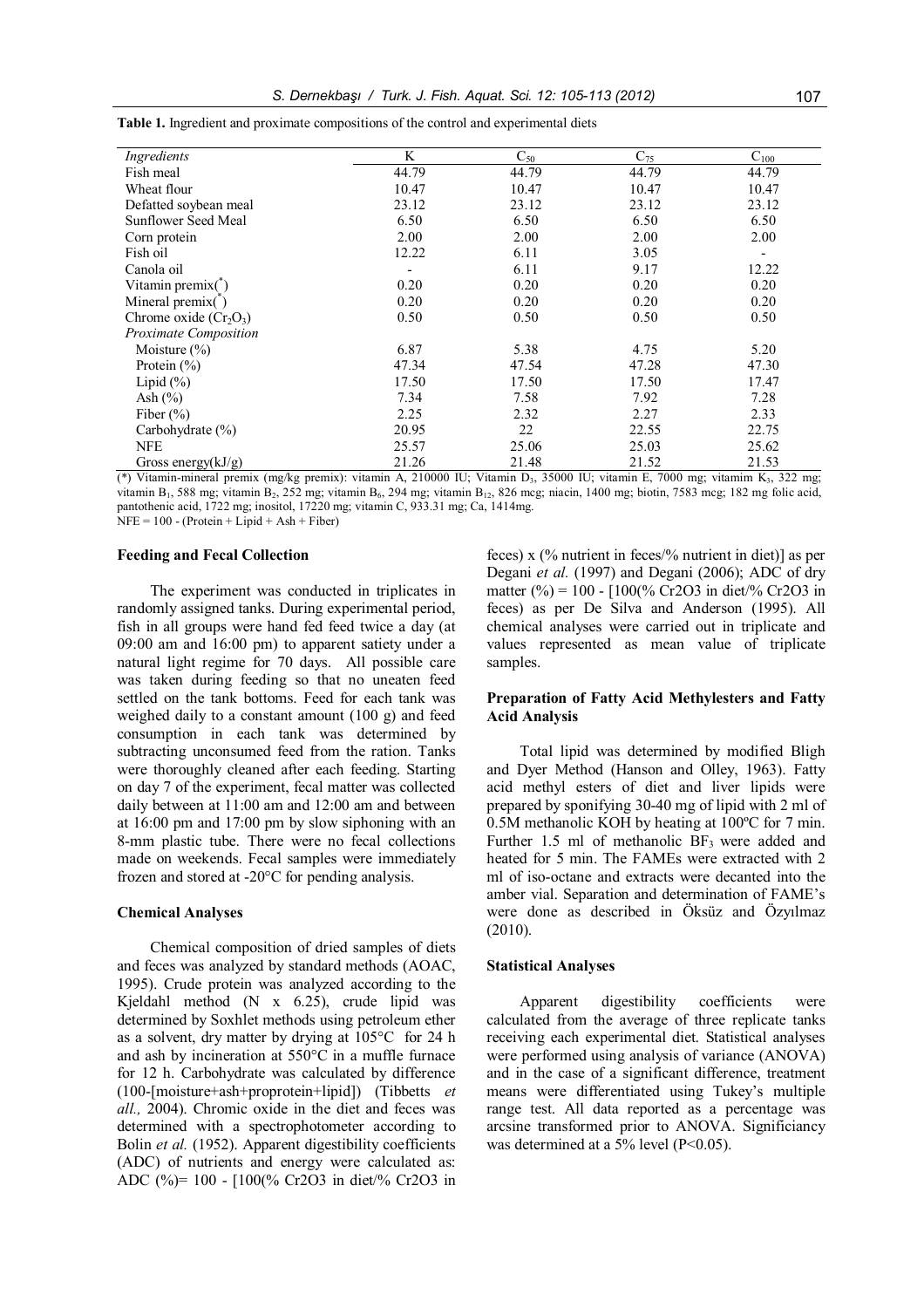## **Results**

# **Diet Composition**

The test diet proximate composition was uniform across the canola oil treatments. Protein, lipid and energy ranged from 47.28 to 47.54%, 17.47 to 17.5% and 21.26 to 21.53 kJ  $g^{-1}$ ; respectively and diets were subsequently considered *iso-*nitrogenous, *iso-*lipidic and *iso-*energetic (Table 1). Dietary oils were added at 12.22% of diet, the additional lipid found in the diets originated from the added fish meal and defated soybean meal. The fish oil control treatment (K) was characterized by high levels of saturated fatty acids (SFA), particularly myristic acid, stearic acid and palmitic acid, accounting for 6.31, 20.14 and 4.62% lipid, respectively (Table 2). The K diet had the highest concentrations of palmitoleic acid (16:1n-7, POA), eicosapentaenoic acid (20:5n-3, EPA) and docosahexaenoic acid (22:6n-3, DHA) with values of 6.68, 9.26 and 16.61% lipid, respectively. The fatty acid composition of the  $C_{100}$  diet was characterized by high levels of oleic acid (18:1n-9, OA) (45.63% lipid), linoleic acid (18:2n-6, LA) (19.39% lipid) and linolenic acid (18:3n-3, LNA) (59.1% lipid). Levels of the respective fatty acids for canola oil reduced as the level of substitution approached 100% fish oil inclusion. Similarly, the n-3/n-6 ratio decreased progressively relative to the level of substitution, ranging from 3.44-0.72% for the canola oil diets.

## **Levels of Hepatosomatic Index and Vicerosomatic Index**

Rainbow trout fed the experimental diets increased their mean weight from 119.13 g to 233.08 g after 70 days. According to initial, dietary lipid source not affected statistically hepatosomatic indices (HIS) and vicerosomatic indices (VSI). No significant differences were found for HIS and VSI between the graded canola oil treatments (Table 3).

## **Apparent Digestibility of Dry Matter and Nutrients**

Apperent dry matter digestibility  $(ADC<sub>drv</sub>_{matter})$ and nutrient digestibility values (ADC<sub>protein</sub>, ADClipid and ADCenergy) were given in Table 4. ADCprotein values were similar to in rainbow trout fed by K, C50 and C75 diets, but lower for C100 diet. Statistically no significant differences (*P*<0.05) were apparent between the graded canola oil treatments for lipid digestibility.

#### **Liver Fatty Acid Composition**

The liver fatty acid composition of rainbow trout reared on the graded canola oil diets showed on Table 5. Total saturated fatty acid was the highest in liver of fish in K group and the lowest in fish in  $C_{100}$ group. Dominant fatty acids among the saturated fatty acid were palmitic and stearic acids. Although the MUFA content was the highest in fish in the  $C_{75}$ group, in general, levels of MUFA were differed among the all groups and oleic acid was the dominant fatty acid in  $C_{75}$  group. Total n-6 fatty acids of liver were increased with increasing level of canola oil, compared with beginning of the trial. Total n-3 fatty acids of liver were the highest in initial and K groups and the lowest in  $C_{75}$  group. The n3/n6 ratio was the highest in liver of fish in K, the lowest in  $C_{100}$  and intermediate in the other groups. Dominant fatty acids among PUFA's were DHA, arachidonic acid, linoleic acid and EPA, respectively. Liver fatty acid compositions were satisfactory for all groups.

## **Discussion**

In the past, high-quality marine fish oils have been used almost exclusively as dietary lipid sources in the formulation of commercial fish feeds. However, vegetable oils used as an alternative to fish oil consisted lately an important part of the research on fish nutrition. This study was aimed to determined the

| <b>Parameters</b> |                               | $\mathsf{C}_{50}$             | 75 ک                          | 62100                         |
|-------------------|-------------------------------|-------------------------------|-------------------------------|-------------------------------|
| Dry matter        | $86.44 \pm 0.42$ °            | $83.35 \pm 1.86^b$            | $81.02 \pm 1.89^a$            | $86.36 \pm 0.26$ <sup>c</sup> |
| Crude protein     | $84.34\pm0.32^b$              | $84.84 \pm 0.47^b$            | $84.90 \pm 0.42^b$            | $82.84 \pm 0.49$ <sup>a</sup> |
| Crude lipid       | $95.29 \pm 0.33^{\circ}$      | $94.84 \pm 0.26$ <sup>a</sup> | $95.31 \pm 0.25^{\circ}$      | 95.16 $\pm$ 0.23 <sup>a</sup> |
| NfE               | $69.93 \pm 0.21$ <sup>a</sup> | $70.13 \pm 0.16^a$            | $68.94\pm0.38^{\text{a}}$     | $69.76 \pm 0.22$ <sup>a</sup> |
| Gross energy      | $84.41 \pm 0.26$ °            | $82.63\pm0.13^{b}$            | $80.84 \pm 0.33$ <sup>a</sup> | $85.22 \pm 0.15^{\circ}$      |

**Table 2**. Apparent digestibility coefficients (%) of the diets

Different superscripts within the row denote significant differences.

**Table 3.** Levels of hepatosomatic index (HSI) and vicerosomatic index (VSI)

|        | Initial                     |                               | 50 ب                          |                               | $-100$                        |
|--------|-----------------------------|-------------------------------|-------------------------------|-------------------------------|-------------------------------|
| HSI(%) | $.04 \pm 0.04$ <sup>a</sup> | $0.84 \pm 0.02$ <sup>a</sup>  | $0.91 \pm 0.13$ <sup>a</sup>  | $0.80 \pm 0.01$ $^{\rm a}$    | $0.88 \pm 0.08$ <sup>a</sup>  |
| VSI(%) | .99 $\pm$ 0.49 <sup>a</sup> | $10.03 \pm 0.69$ <sup>a</sup> | $10.38 \pm 0.22$ <sup>a</sup> | $10.17 \pm 0.68$ <sup>a</sup> | $10.48 \pm 0.34$ <sup>a</sup> |

Different superscripts within the row denote significant differences. HSI (%) = (liver weight / body weight) x 100 VSI (%) = (viscera weight/body weight) x 100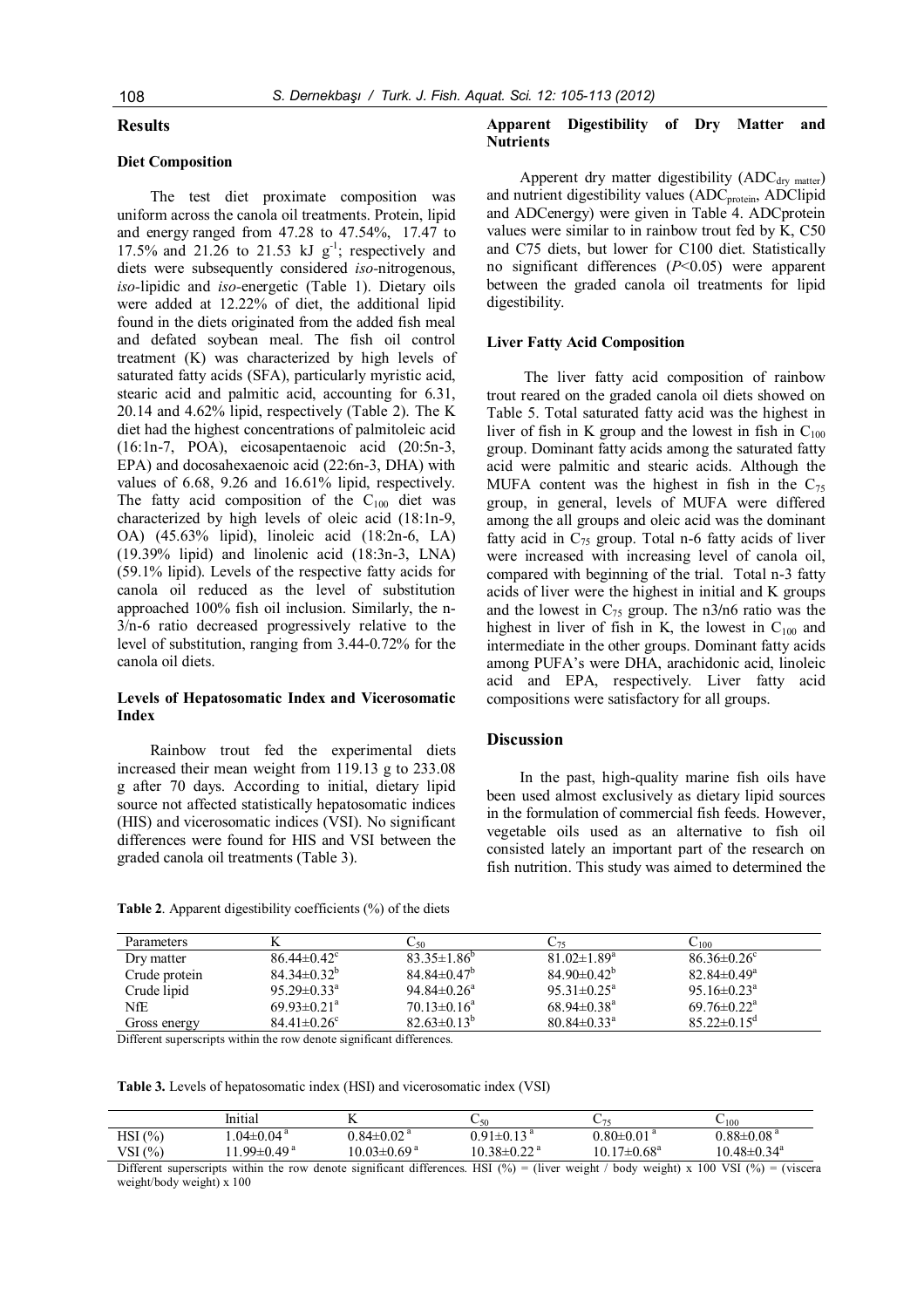| Fatty          | Diet Groups        |                    |                    |                    |  |
|----------------|--------------------|--------------------|--------------------|--------------------|--|
| Acids          | K                  | $C_{50}$           | $C_{75}$           | $C_{100}$          |  |
| C14:0          | $6.31^{a}$         | $3.83^{b}$         | 2.86 <sup>c</sup>  | $1.45^d$           |  |
| C16:0          | $20.14^{a}$        | 14.79 <sup>b</sup> | 13.29 <sup>c</sup> | 11.03 <sup>d</sup> |  |
| C17:0          | 0.82               | 0.55               | 0.34               | nd                 |  |
| C18:0          | $4.62^a$           | $3.78^{b}$         | $3.57^b$           | $3.05^{\circ}$     |  |
| C20:0          | $1.35^{a}$         | $1.05^{b}$         | $0.95^{b}$         | $0.71^\circ$       |  |
| $C16:1n-7$     | 6.68 <sup>a</sup>  | $4.16^{b}$         | $3.18^c$           | $1.71^d$           |  |
| $C18:1 n-9$    | $17.93^{a}$        | $30.44^{b}$        | $35.89^{\circ}$    | $45.63^d$          |  |
| C20:1          | $0.56^{a}$         | $1.19^{b}$         | $1.37^{b}$         | $1.46^{b}$         |  |
| $C18:2 n-6$    | $7.31^{a}$         | $12.67^{\rm b}$    | $15.22^c$          | $19.39^{d}$        |  |
| $C18:3 n-3$    | $1.29^{a}$         | $3.73^{b}$         | $4.76^{\circ}$     | $5.91^{\rm d}$     |  |
| C20:2          | nd                 | 0.14               | 0.18               | nd                 |  |
| $C20:3n-6$     | nd                 | 0.20               | nd                 | nd                 |  |
| $C20:4n-6$     | 0.83               | 0.36               | 0.50               | 0.26               |  |
| $C20:5n-3$     | $9.26^{\circ}$     | $5.49^{b}$         | 4.18 <sup>c</sup>  | $2.32^{d}$         |  |
| C22:4          | 0.19               | 0.37               | 0.24               | nd                 |  |
| $C22:5 n-3$    | 0.81               | 0.57               | 0.38               | nd                 |  |
| $C22:6 n-3$    | 16.61 <sup>a</sup> | 10.97 <sup>b</sup> | $8.85^{\circ}$     | $5.91^{\rm d}$     |  |
| $\Sigma$ SFA   | $33.24^{a}$        | 26.00 <sup>b</sup> | $21.01^c$          | $16.24^{d}$        |  |
| ΣMUFA          | $24.98^{a}$        | $35.79^{b}$        | $40.44^{\circ}$    | $48.80^{d}$        |  |
| $\Sigma$ PUFA  | $36.30^{a}$        | $34.50^{ab}$       | $34.31^{ab}$       | $33.79^{b}$        |  |
| Total n-3 PUFA | $27.97^{\rm a}$    | $20.76^{\rm b}$    | $18.17^c$          | $14.14^d$          |  |
| Total n-6 PUFA | $8.14^{a}$         | $13.23^{b}$        | $15.72^{\circ}$    | $19.65^d$          |  |
| $n-3/n-6$      | $3.44^{\circ}$     | $1.57^b$           | 1.16 <sup>c</sup>  | $0.72^d$           |  |

**Table 4.** Fatty acid composition of the experimental diets (% of total fatty acids)

Different superscripts within the row denote significant differences. nd (not detected)

**Table 5.** Levels of saturated (SFA), mono-unsaturated (MUFA), and poly-unsaturated (PUFA) fatty acids (% of total fatty acids) in liver of rainbow trout fed the experimental diets

| Fatty          |         |                | Diet Groups |          |                      |
|----------------|---------|----------------|-------------|----------|----------------------|
| Acids          | Initial | $\overline{K}$ | $C_{50}$    | $C_{75}$ | $\overline{C}_{100}$ |
| C14:0          | 0.93    | 1.02           | 0.83        | 0.85     | 0.53                 |
| C16:0          | 19.83   | 22.18          | 19.26       | 18.28    | 17.67                |
| C17:0          | 0.38    | 0.44           | nd          | 0.3      | 0.2                  |
| C18:0          | 5.8     | 7.04           | 7.02        | 6.77     | 6.41                 |
| C20:0          | 0.14    | 0.27           | nd          | 0.22     | 0.27                 |
| C16:1          | 1.95    | 1.99           | 1.92        | 2.25     | 1.75                 |
| $C18:1 n-9$    | 12.66   | 14.35          | 22.91       | 29.43    | 26.29                |
| C20:1          | 0.61    | 1.28           | 2.26        | 2.16     | 2.53                 |
| $C18:2 n-6$    | 3.92    | 2.33           | 4.17        | 5.97     | 5.59                 |
| $C18:3 n-3$    | 0.94    | 0.5            | nd          | 0.68     | 0.58                 |
| C20:2          | 0.67    | 0.62           | 1.02        | 1.22     | 1.47                 |
| $C20:3n-6$     | 0.7     | 0.56           | nd          | 1.31     | 1.31                 |
| $C20:4n-6$     | 5.64    | 3.15           | 4.63        | 2.54     | 4.15                 |
| $C20:4 n-3$    | 0.58    | 0.43           | nd          | 0.27     | 0.5                  |
| $C20:5n-3$     | 3.63    | 3.93           | 2.81        | 1.79     | 1.8                  |
| $C22:4n-4$     | 2.1     | 1.64           | 1.18        | 0.52     | 0.73                 |
| $C22:5 n-6$    | 0.33    | 0.42           | nd          | 0.42     | 0.52                 |
| $C22:5$ n-3    | 1.07    | 1.11           | nd          | 0.6      | 0.43                 |
| $C22:6 n-3$    | 34.67   | 34.74          | 32          | 24.22    | 26.01                |
| $\Sigma$ SFA   | 27.08   | 30.95          | 27.11       | 26.42    | 25.08                |
| <b>ΣMUFA</b>   | 15.22   | 17.62          | 27.09       | 33.84    | 30.57                |
| $\Sigma$ PUFA  | 54.25   | 49.43          | 45.81       | 39.54    | 43.09                |
| Total n-3 PUFA | 40.89   | 40.71          | 32          | 27.56    | 29.32                |
| Total n-6 PUFA | 10.59   | 6.46           | 8.80        | 10.24    | 11.57                |
| $n-3/n-6$      | 3.86    | 6.30           | 3.64        | 2.69     | 2.53                 |

nd (not detected)

effects of different concentrations of canola oil (CO) on the digestibility, vicerosomatic index (VSI), hepatosomatic index (HSI) and the contents of fatty acids in the liver of rainbow trout (*Oncorhynchus* 

## *mykiss*).

Essentially, dry matter, protein and energy digestibility values were usually high and significantly affected by the dietary lipid source.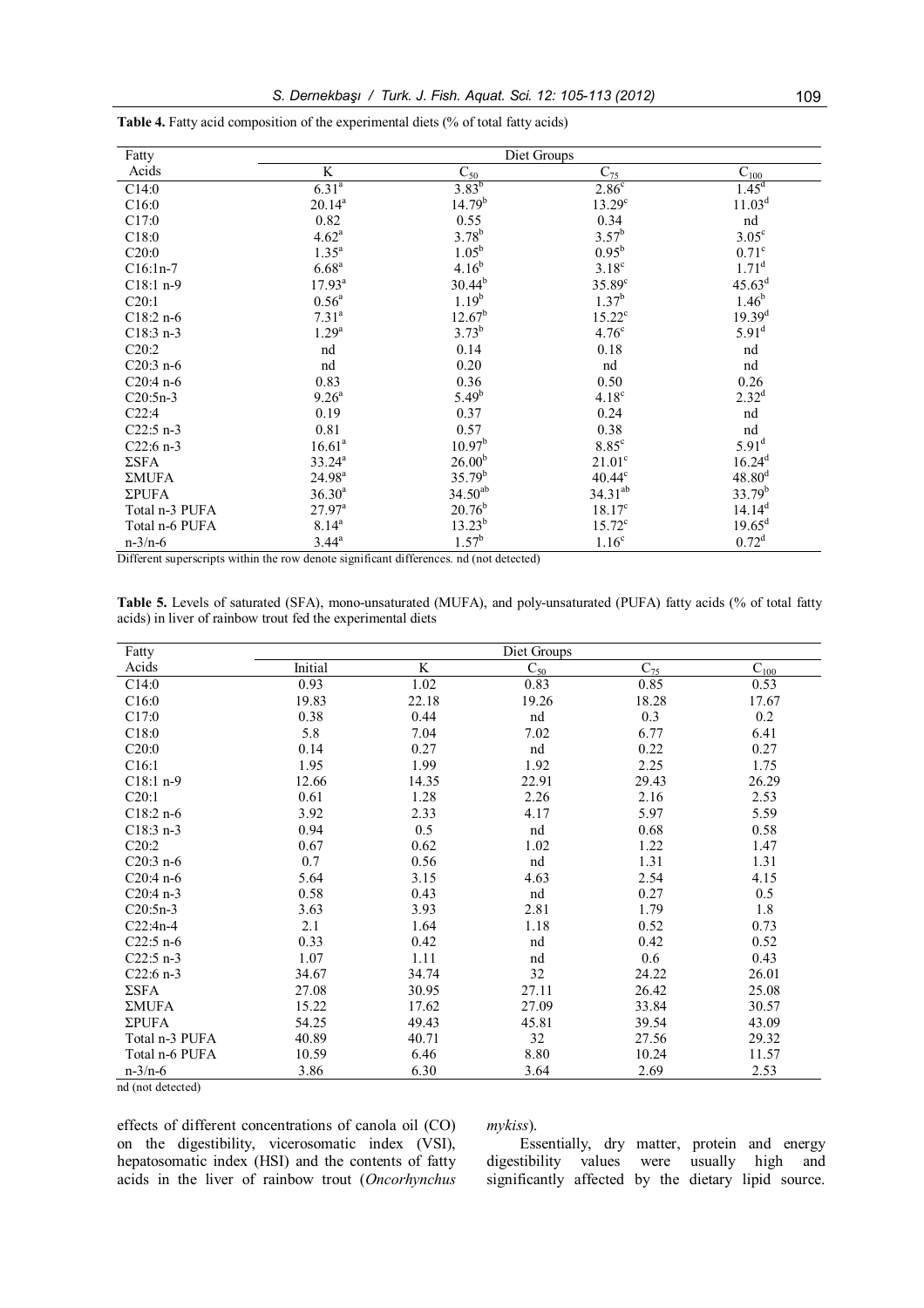Small differences were detected for  $ADC<sub>drv</sub>$  matter, energy and protein digestibility among the all groups. However, Martins et al. (2006) reported that lipid digestibility was quite similar and high in diets containing canola oil and fish oil. Nevertheless, lipid digestibility values were high across all treatments, comparable to values reported by Martins *et al.* (2009) and Francis *et al.* (2006), but lower when compared to the values reported by Martins *et al.* (2006) and in general conformity with the statement that lipid well digested by fish (Olsen and Ringø, 1997) and ADC values are in general accordance with ADC for carnivorous species (NRC, 1993). Similarly, previous studies have reported a metabolic acceptance in various fish species for diets containing several vegetable oil types, including canola oil (Olsen and Ringø, 1997; Caballero *et al.,* 2002). Nevertheless, lipid digestibility was higher in diets containing vegetable oil than with animal lipid in Atlantic salmon fed diets based on flaxseed oil (Menoyo *et al.,* 2007) and in Atlantic halibut fed diets based on vegetable oils (Martins *et al.,* 2009).

As fish stores energy in muscle tissues, they collect the extra energy in liver as glycogen. Therefore, the proportional size of the liver is accepted as an index of growth speed with nutritional status of fish. HSI is an index that is used to investigate the effects of feeding on the liver which is a key organ for metabolism. If the hepatosomatic index is higher than the standard values (between 1- 2% for *osteichthyes*), it shows that feeding or the feed causes some troubles in fish especially in the carbohydrate and fat metabolism, the existence of oxidized feed in the diet, extra carbohydrate and vitamin deficiency (Munshi and Dutta**,** 1996; Anonymus, 2011a). In this study, HSI ranged from 0.80 to 1.04; there were no differences among all the fish fed canola and fish oil (Panserat *et al.,* 2009). Relative liver weights did not differ among dietary groups, indicating that this variable was not affected by the dietary lipid composition (Lin *et al.,* 2007).

VSI are used to determine the rate of fat accumulated all body of the fish. At the end of the experiment, the value of VSI did not affected by the source of vegetable oil used in the study  $(P> 0.05)$ . At the beginning of the experiment VSI was higher than at the end of the experiment. In this situation, canola oil used in feeds for rainbow trout trial can be used effectively without accumulation in the body. In present study, VSI determined between 10.03-11.99; similar conclusion reported for rainbow trout (Şener and Yıldız, 2003; Figueiredo-Silva *et al.,* 2005; Caballero *et al.,* 2002; Panserat *et al.,* 2009) and extensively for many different fish species (Yıldız and Şener, 2003; Menoyo *et al.,* 2005).

Liver fatty acid compositions of the rainbow trout were significantly influenced by the dietary lipid source. Despite each trial diets were *iso*-nitrogenous, *iso*-lipidic and *iso*-energetic, differences among liver fatty acid compositions were in all likelihood a result

of the differing fatty acid compositions of the trial diets (Tocher *et al.,* 2003; Francis *et al.,* 2007). Increased levels of 18:2n-6 and 18:1n-9 were observed in the liver of rainbow trout fed canola oilbased diets. Similarly, high levels of 18:2n-6 and 18:1n-9 were observed in farmed rainbow trout muscle due to they were fed with artificial diet (Oksuz, 2000). In contrast, low level of 18:2 n-6 fatty acid was reported in wild brown trout muscle with a considerable amount of 18:3 n3 fatty acid (Kayım *et al.,* 2011). Replacement of fish oil with canola oil resulted in reduced levels of total n-3 PUFA and SFA, and an increased level of total n-6 PUFA and MUFA in liver tissues. High level of linoleic acid (n-6) in the liver may be considerd as an indicator of vegetable sourced lipid containing feed. Generally, there was a direct dietary influence in terms of PUFA levels found in fish tissues. In contrast, liver total saturated fatty acid levels were minimally affected by dietary treatments from 25.08% in the  $C_{100}$  diet to 30.95% in the K diet. The minimal impact of diets on saturated fatty acids in fish liver tissues was also observed by other researchers (Greene and Selivonchick, 1990; Shapawi *et al.,* 2008). Similar to the results of the present study, replacement of fish oil with vegetable oils had been reported to result in significant changes in liver fatty acid composition in many other marine fish species such as the European sea bass (Mourente *et al.,* 2005), red sea bream (Glencross *et al.,* 2003) and Atlantic salmon, *Salmo salar* L. (Ng *et al.,* 2007). In general, replacement of dietary fish oil with vegetable oil had resulted in a lower level of n-3 PUFA (especially EPA and DHA) in fish tissues.

Liver EPA and DHA levels of rainbow trout were strongly influenced by the dietary levels of EPA and DHA. Feeding rainbow trout canola oil-based diets markedly decreased the concentrations of these essential fatty acids in the tissue. In fish the main PUFA to be considered are 20:4n-6 (Arachidonic acid, ARA) and its metabolic precursor 18:2n-6 (linoleic acid, LA), together with 20:5n-3 and 22:6n-3 and their metabolic precursor 18:3n-3 (linolenic acid, ALA). Arachidonic acid is known as the primary eicosanoid precursor in fish. Eicosanoids have been found in a large range of freshwater and marine fish (Tocher, 2003). They observed that DHA and EPA levels in liver tissue of rainbow trout were reflected the dietary levels of DHA and EPA. Linear regression analysis revealed that there was a strong correlations between the OA, LA, EPA and DHA fatty acid composition of each trial diets and the OA, LA, EPA and DHA composition of the liver (Figure 1); a trend reported for rainbow trout (Caballero *et al.,* 2002; Fonseca-Madrigal *et al.,* 2005) and extensively for many different fish species (Izquierdo *et al.,* 2003; Francis *et al.,* 2007; Lin *et al.,* 2007). Naturally, the concentration of OA and LA increased as the canola oil inclusion approached 100%. However, levels of each fatty acid were found in lower concentration across each of the canola oil treatments in the liver for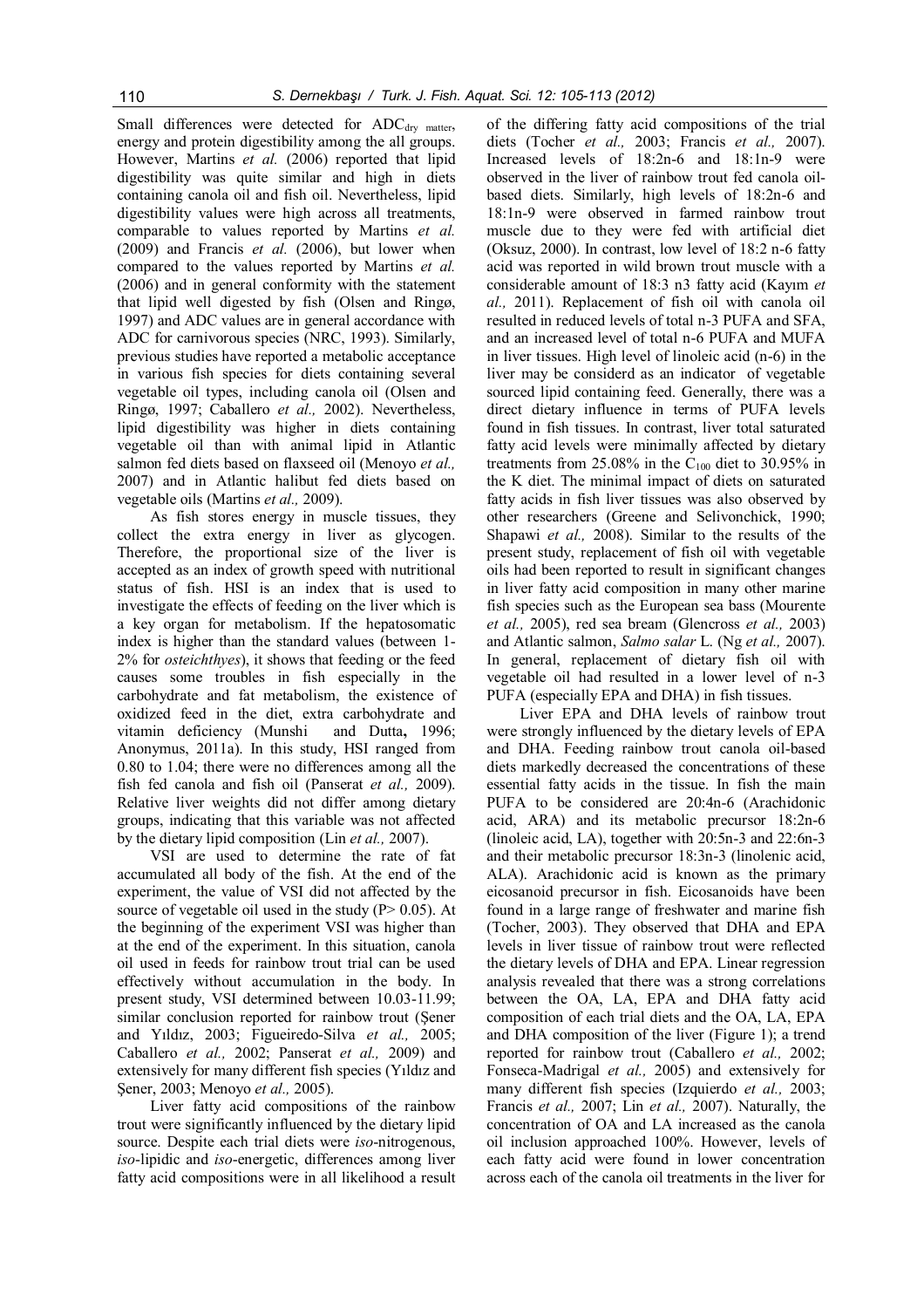

**Figure 1.** Relationships between concentrations of (a) oleic acid (18:1n-9; OA), (b) linoleic acid (18:2n-6; LA), (c) eicosapentaenoic acid (20:5n-3; EPA) and (d) docosahexaenoic acid (22:6n-3; DHA) in diets containing different amounts of canola oil and in liver of the rainbow trout fed by the experimental diets.

the  $C_{75}$  and  $C_{100}$  treatments in comparison with the concentrations detected in the diet. These results tend to indicate that these fatty acids (OA, LA and LNA), when present in suitable quantities in the diet are selectively utilized in the liver for β-oxidation, as suggested by Bell *et al.* (2003) and Torstensen *et al.* (2004). It is shown that the inclusion of vegetable oils in fish diets stimulates desaturation and elongation activity in the liver (Tocher *et al.,* 2000; Bell *et al.,* 2003; Zheng *et al.,* 2005). In addition, despite the increasing addition of canola oil, n3/n6 rates in the liver were quite high (Caballero *et al.,* 2002; Tocher *et al.,* 2003; Fonseca-Madrigal *et al.,* 2005; Francis *et al.,* 2007).

In summarising the results obtained, lipid digestibility, HSI, VSI and liver fatty acid composition of the rainbow trout was not negatively affected by the graded levels canola oil diets used in the present study. Our results showed that the liver fatty acid composition was higher in DHA and EPA, respectively, and thus, the liver contents more n-3 PUFA. Consequently, accumulation of unsaturated fatty acid in the liver tissue of the fish fed by canola oil showed that liver could be an effective fatty acid source.

## **Acknowledgements**

This paper was carried out in conjunction with Seval DERNEKBAŞI's PhD thesis. We extend our gratefulness to Osman PARLAK, the Owner of the Kuzey Su Ürünleri fish farm, for providing us the fish.

## **References**

- Aguiar, A.C., Morais, D.R., Santos, L.P., Stevanato, F.B., Visentainer, J.E.L., Evelázio de Souza, N. and Visentainer, J.V. 2004. Effect of flaxseed oil in diet on fatty acid composition in the liver of Nile Tilapia (*Oreochromis niloticus*). Archivos Latinoamericanos de Nutricion, 57(3):273-277.
- Allan, G.L., Parkinson, S., Booth M.A., Stone, D.A.J., Stuart, J.R., Frances, J. and Warner-Smith, R. 2000. Replacement of fish meal in diets for Australian silver perch, *Bidyanus bidyanus*: I. Digestibility of alternative ingredients. Aquaculture, 186: 293–310. doi: 10.1016/S0044-8486(99)00380-4
- Anonymus, 2011a. Organ and tissue parameters, Hepatosomatic index (HSI). http://birgo.mynet.com/bakiaydn (21.02.2011).
- Anonymus, 2011b. Liver. http://en.wikipedia.org/wiki/Liver (24.03.2011)
- AOAC, 1995. Official Methods of Analysis. 16<sup>th</sup> ed.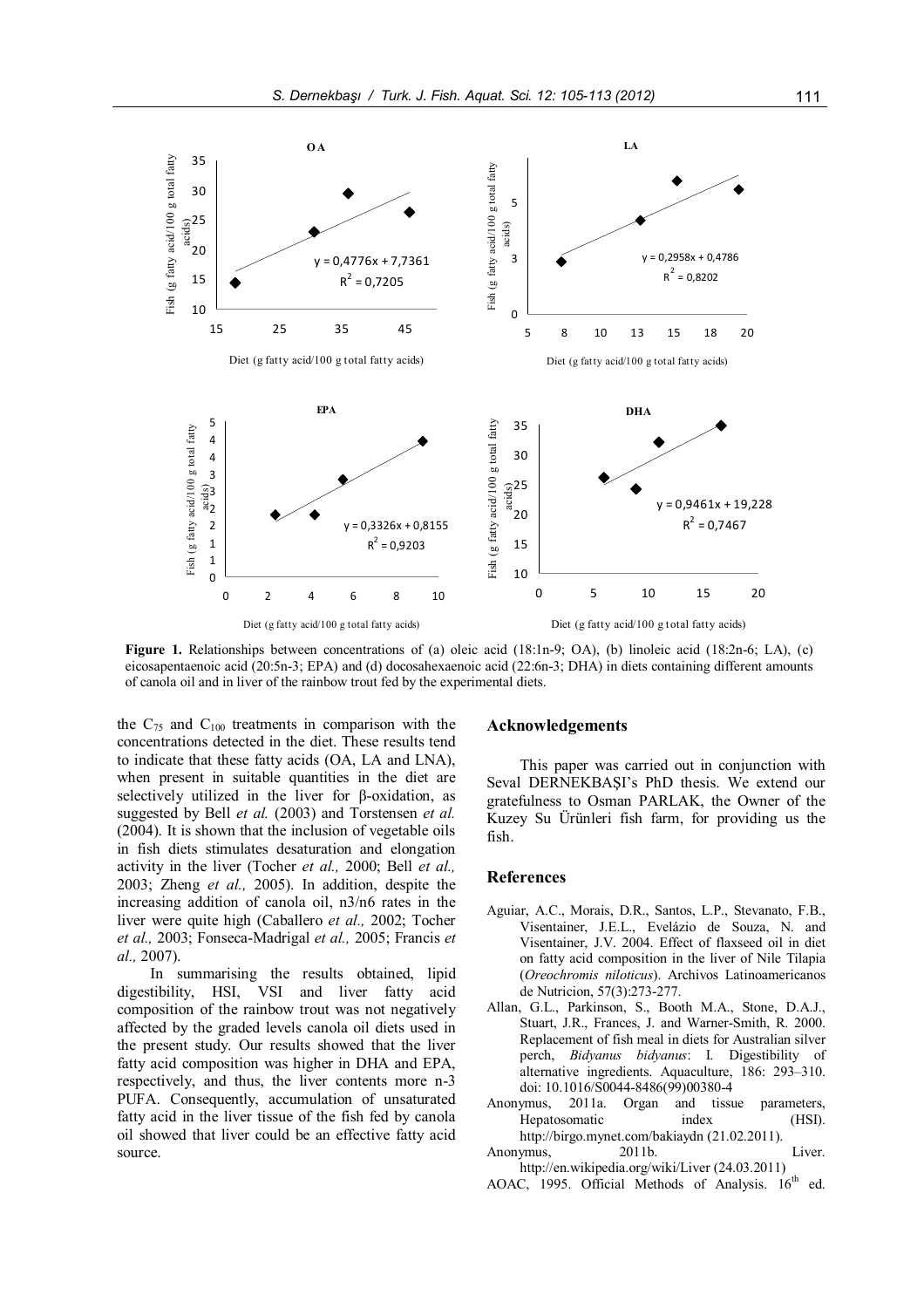Association of Official Analytical Chemists, Arlington, VA.

- Bell, J.G., McGhee, F., Campbell, P.J. and Sargent, J.R. 2003. Rapeseed oil as an alternative to marine fish oil in diets of post-smolt Atlantic salmon (*Salmo salar*): changes in flesh fatty acid composition and effectiveness of subsequent fish oil "wash out". Aquaculture, 218:515-528.
- Bolin, D.W., King, R.P. and Klosterman, E.W. 1952. A simplified method for the determination of chromic oxide  $(Cr_2O_3)$  when used as an inert substance. Science, 116:634-635.
- Caballero, M.J., Lopez-Calero, G., Socorro, J., Roo, F.J., Izquierdo, M.S., Fernandez, A.J. 1999. Combined effect of lipid level and fish meal quality on liver histology of gilthead seabream (*Sparus aurata*). Aquaculture, 179:277-290.

doi: 10.1016/S0044-8486(99)00165-9

Caballero, M.J., Obach, G., Rosenlund, G., Montero, D., Gisvold, M. and Izquierdo, M.S. 2002. Impact of different dietary lipid sources on growth, lipid digestibility, tissue fatty acid composition and histology of rainbow trout, *Oncorhynchus mykiss.* Aquaculture, 214: 253-271.

doi: 10.1016/S0044-8486(01)00852-3

- Degani, G. 2006. Digestible energy in dietary sorghum, wheat bran, and rye in the common carp (*Cyprinus carpio* L.). The Israeli Journal of Aquaculture– Bamidgeh, 58:71-77.
- Degani, G., Viola, S. and Yehuda**,** Y. 1997. Apparent digestibility coefficient of protein sources for carp, *Cyprinus carpio* L. Aquaculture Research, 28:23-28. doi: 10.1046/j.1365-2109.1997.00825.x
- De Silva, S.S. and Anderson, T.A. 1995. Fish Nutrition in Aquaculture. Chapman and Hall, London. 319 pp.
- Figueiredo-Silva, A.C., Rema, P., Bandarra, M.L., Nunes, M.L. and Valente, L.M.P. 2005. Effects of dietary conjugated linoleic acid on growth, nutrient utilization, body composition, and hepatic lipogenesis in rainbow trout juveniles (*Oncorhynchus mykiss*). Aquaculture, 248:163-172.
- Francis, D.S., Turchini, G.M., Jones, P.L. and De Silva, S.S. 2006. Growth performance, feed efficiency and fatty acid composition of juvenile Murray cod, *Maccullochella peelii peelii*, fed graded levels of canola and linseed oil. Aquaculture Nutrition, 13:335- 350. doi: 10.1111/j.1365-2095.2007.00480.x
- Francis, D.S., Turchini, G.M., Jones, P.L. and De Silva, S.S. 2007. Effects of dietary oil source on growth and filet fatty acid composition of Murray cod, *Maccullochella peelii peelii*. Aquaculture, 253:547-556.
- Franseca-Madrigal, J., Karalazos, V., Campbell, P.J., Bell, J.G. and Tocher, D.R. 2005. Influence of dietary palm oil on growth, tissue fatty acid compositions, and fatty acid metabolism in liver and intestine in rainbow trout (*Oncorhynchus mykiss*). Aquaculture Nutrition, 11:241-250.
- Glencross, B., Hawkins, W. and Curnow, J. 2003. Evaluation of canola oils as alternative lipid resources in diets for juvenile red sea bream, *Pagrus auratus*. Aquaculture Nutrition, 9:305-315.
- Greene, D.H.S. and Selivonchick, D.P. 1990. Effects of dietary vegetable, animal and marine lipids on muscle lipid and hematology of rainbow trout (*Oncorhynchus mykiss*). Aquaculture, 89:165-182. doi: 10.1016/0044-8486(90)90308-a

Hanson, S.W.F. and Olley, J.1963. Application of the Bligh

and Dyer method of lipid extraction to tissue homogenates. Biochemical Journal, 89:101-102.

- Izquierdo, M.S., Obach, G., Arantzamendi, L., Montero, D., Robaina, L. and Rosenlund, G. 2003. Dietary lipid sources for seabream and seabass: growth performance, tissue composition and flesh quality. Aquaculture Nutrition, 9:397-407. doi: 10.1046/j.1365-2095.2003.00270.x
- Kayım, M., Öksüz, A., Özyılmaz, A., Kocabaş, M., Can , E., Kızak, V. and Ateş, M. 2011. Proximate Composition, Fatty Acid Profile, and Mineral Content of Wild Brown Trout *Salmo trutta* sp.) From Munzur River in Tunceli, Turkey. Asian Journal of Chemistry, 23:7: 3533-3537.
- Kozlova, T.A. 1998. Lipid class composition of benthicpelagic fishes (*Cottocomephorus*, *Cottoidei*) from Lake Baikal. Fish Physiology and Biochemistry, 19:211-216.
- Lin, H-Z., Liu, Y-J., He, J-G., Zheng, W-H. and Tian, L-X. 2007. Alternative vegetable lipid sources in diets for grouper, *Epinephelus coioides* (Hemilton): effects on growth, and muscle and liver fatty acid composition. Aquaculture Research, 38:1605-1611. doi: 10.1111/j.1365-2109.2007.01811.x
- Martins, D.A., Gomes, E., Rema, P., Dias, J., Ozόrio, R.O.A. and Valente, L.M.P. 2006. Growth, digestibility and nutrient utilization of rainbow trout (*Oncorhynchus mykiss*) and European sea bass (*Dicentrarchus labrax*) juveniles fed different dietary soybean oil levels. Aquaculture International, 14(3):285-295. doi: 10.1007/s10499-005-9034-x
- Martins, D.A., Valente, L.M.P. and Lall, S.P. 2009. Apparent digestibility of lipid and fatty acids in fish oil, poultry fat and vegetable oil diets by Atlantic halibut, *Hippoglossus hippoglossus* L. Aquaculture, 294:132-137. doi: 10.1016/j.aquaculture.2009.05.016
- Menoyo, D., Lopez-Bote, C.J., Obach, A. and Bautista, J.M. 2005. Effect of dietary fish oil substitution with linseed oil on the performance, tissue fatty acid profile, metabolism, and oxidative stability of Atlantic salmon. Journal of Animal Science, 83:2853-2862.
- Menoyo, D., Lopez-Bote, C.J., Diez, A., Obach, A. and Bautista, J.M. 2007. Impact of n-3 fatty acid chain length and n3/n6 ratio in Atlantic salmon (*Salmo salar*) diets. Aquaculture, 267:248-259.
- Mourente, G., Good, J.E. and Bell, J.G. 2005. Partial substitution of fish oil with rapeseed, linseed and olive oils in diets for European sea bass (*Dicentrarchus labrax*): effects on flesh fatty acid composition, plasma postaglandins  $E_2$  and  $E_{2\alpha}$ , immune function and effectiveness of a fish oil finishing diet. Aquaculture Nutrition, 11:25-40.
- Munshi J.S. and Dutta H.M. 1996. Fish Morphology:<br>Horizon of New Research, CRC press Horizon of New Research, CRC press http://152.106.6.200:8080/dspace/bitstream/10210/12 23/8/CopyofChapter4.pdf (Accessed 08.03.2011).
- Ng, W.K.,Tocher, D.R. and Bell, J.G. 2007. The use of palm oil in aquaculture feeds for salmonid species. Review. European Journal of Lipid Science and Technology, 109:394-399. doi: 10.1002/ejlt.200600209
- NRC. 1993. Pages 43-49 in Nutrient Requirement of Fish. National Academy Pres, Washington, DC.
- Oksuz, A. 2000. Quality indices of rainbow trout (*Oncorhynchus myksiss*) and Atlantic mackerel (*Scomber scombrus*): A comparative study, Ph.D. Thesis, University of Lincolnshire & Humberside,